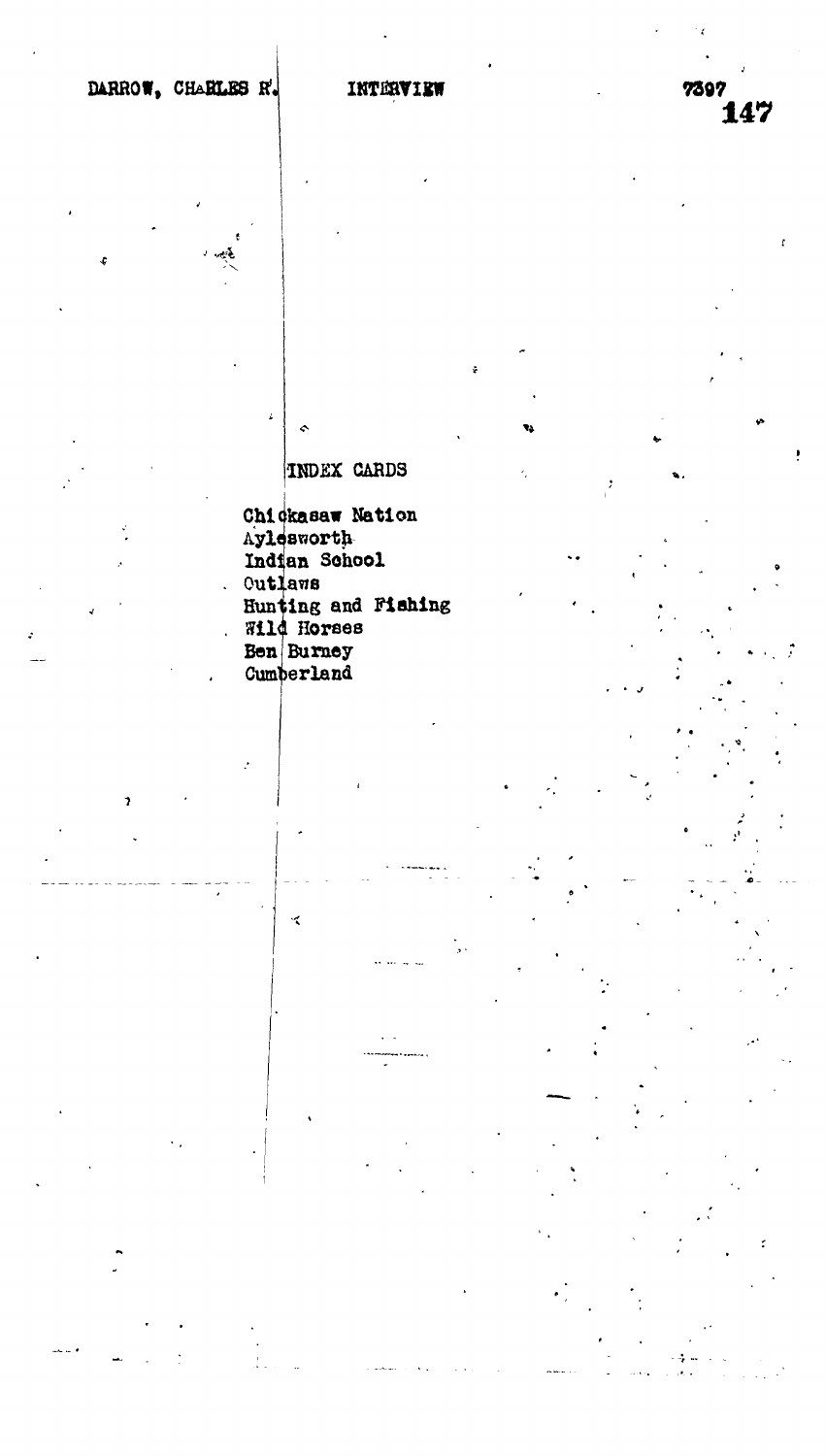#### DARROW. CHARLES R.

### **INTERVIEW**

148

Interview with Charles R. Darrow 50 years ago By Etta D. Mason, Interviewer, August 24, 1937.

\*\*\*\*\*\*\*\*\*\*\*\*\*\*\*\*\*\*\*\*\*\*\*\*\*\*\*\*\*\*\*\*\*

 $\mathcal{L}^{\mathcal{L}}$ 

I lived in the Chickasaw Nation near where the town of Aylesworth is now located. My father was Frank Darrow and my mother was finma Hulse.

We were farmers and lived on rented land. We had vory few white neighbors; not enough, in fact, to have a white school.

We attended the Indian school near our home, my father paying tuition. The teachers were white people and always came from one of the states. They were very efficient and strict and much better prepared to teach than the ones who came later and taught white subscription schools.

I great up which the Indians, played their genes, attended their schools and churches, also their parties, and we visited togethor. Nany of us grew to menhood together and we still esteem each others friendship.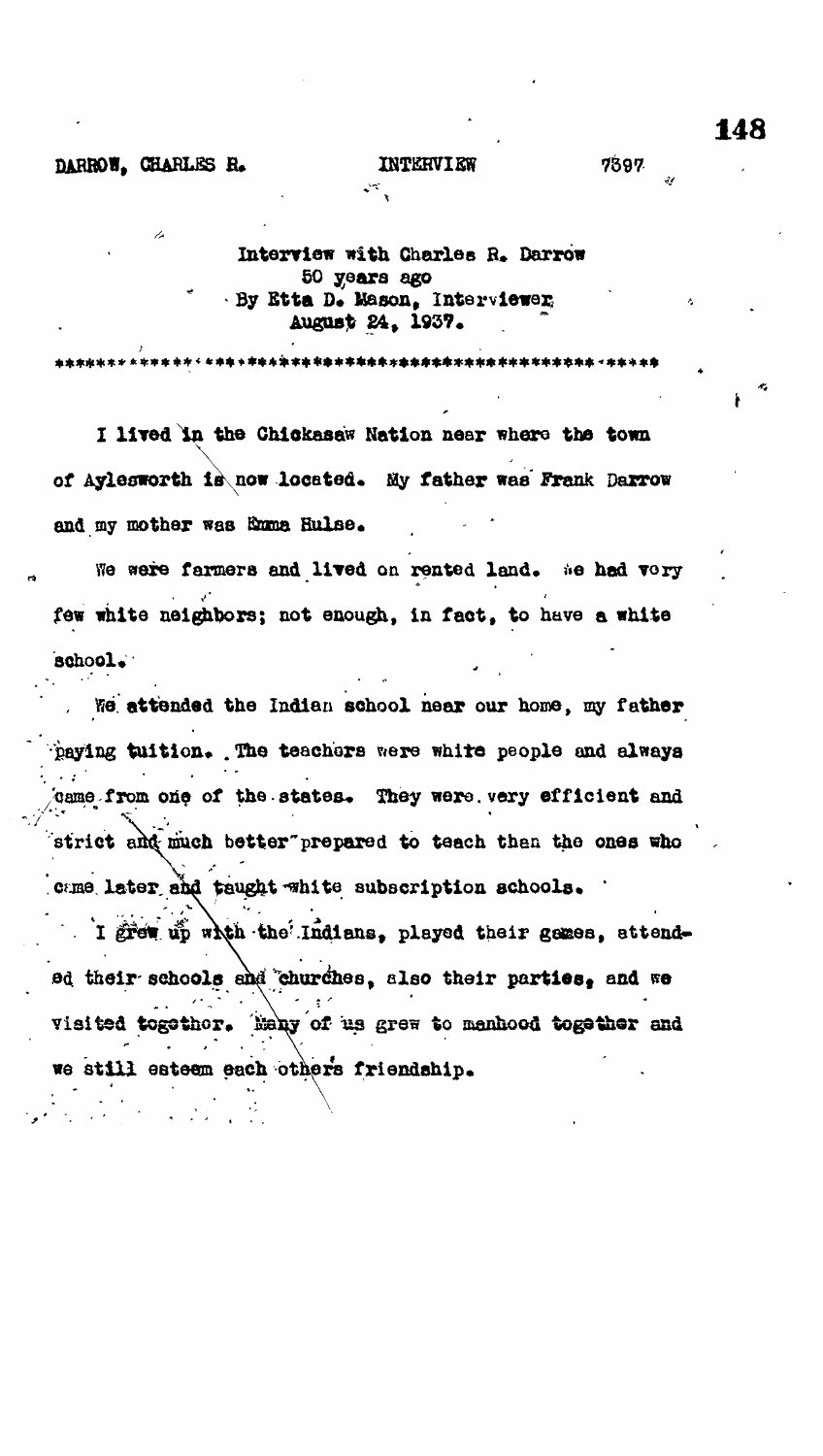## **DARROW. CHARLES R. INTERVIEW**

 $\mathbf{2}$ 

**country was unsettled and aom» very lawless men passed through the Chickaaaw Nation and committed crimes.** but they were almost always white men.

**The Reuses Boys, the Studlmsra and the Daltons all flourished in the Chlckasaw , Cherokee and Creek Nations** at that time.

And there was BelleStarr, the woman outlaw. My father and mother knew her personally. The outlaws came and went as they pleased for no one dared to cross them or **tell.of their whexfebouts or that person would be found in the woods, dead. So no one molested them and ihen they were hungry and stopped at a house to eat, they ate whether the occupants were home or not, but they always** paid for their food. If they needed a horse they took it **but they paid for it.**

I remember one day, father was working in the field **I reg&mber one day, father was working in the field** bottom. **bottom\* tie were away all the afternoon and on arriving home the first place \*e ran for was the pantry, but srery-**

**thing was gone and the empty dishes were sitting on the**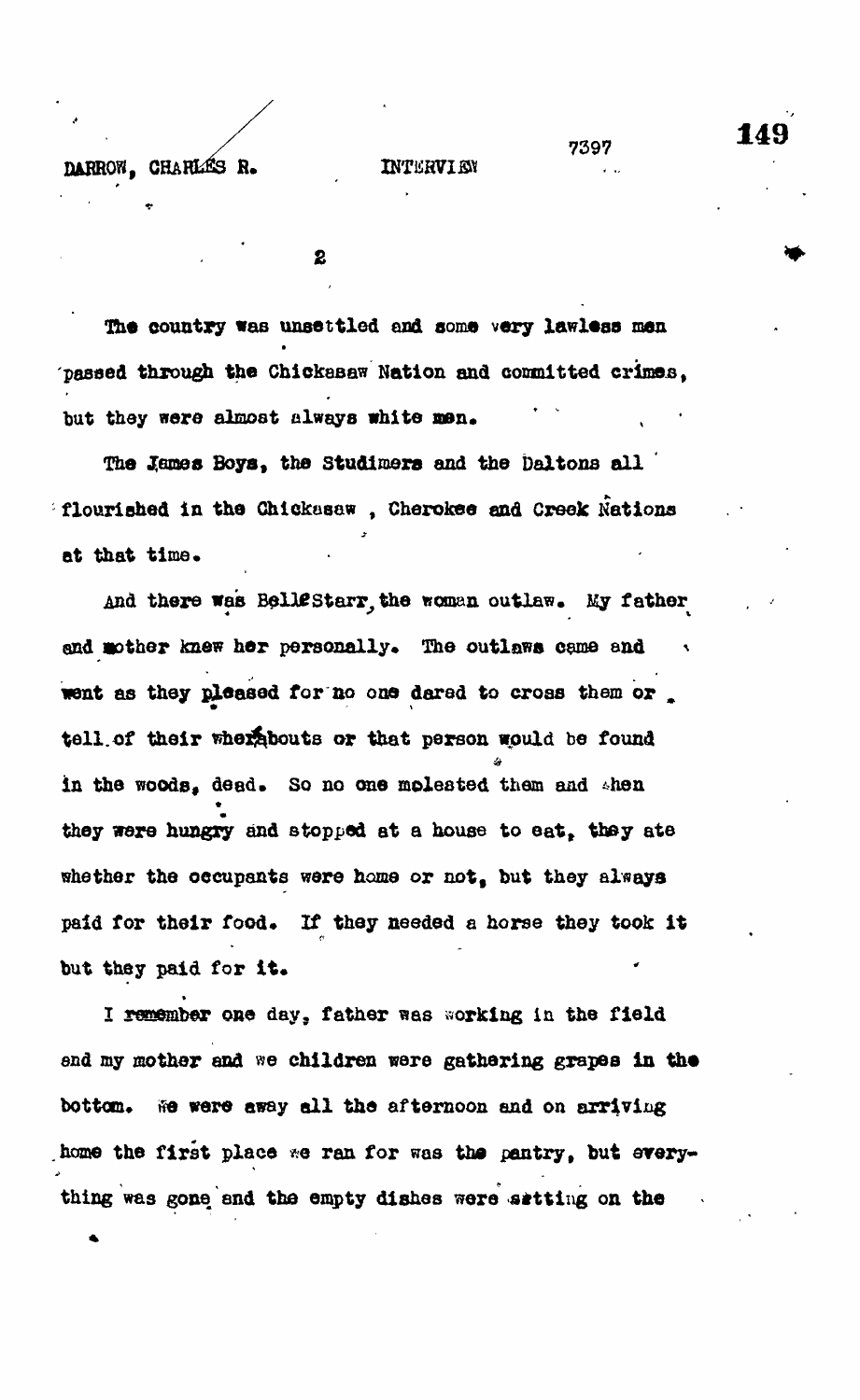3

**table, also there was a note and a oilvex^ollar . The note said that they were hungry and they had eaten all they wanted and were leaving pay for sane. The note** was signed by four of the noted outlaws of that time.

There were dances in our community and always plenty **of whiskey. My father and mother did not attend these dances for we always knew when there was a dunce, there** would be a killing.

**Some'time during the night of the dance my father would be called to the place where the dance was going on, to help take care of a dead or dying man.**

**Se had churches, singings and many nice places to go** and the best people, Indians and whites, kept themselves **away from the bad. v**  $\mathbf{v} = \mathbf{v} \cdot \mathbf{v}$  **'**  $\mathbf{v} = \mathbf{v} \cdot \mathbf{v}$  **'** 

Fish were plentiful in the Washita River. When I was **about ten years of age I was sent horseback to the river to see if we had caught any fish on our hooks that my father had put out the night before, 1 pulled on a line** *y* **a** found we had a big fish. After tying the line to a tree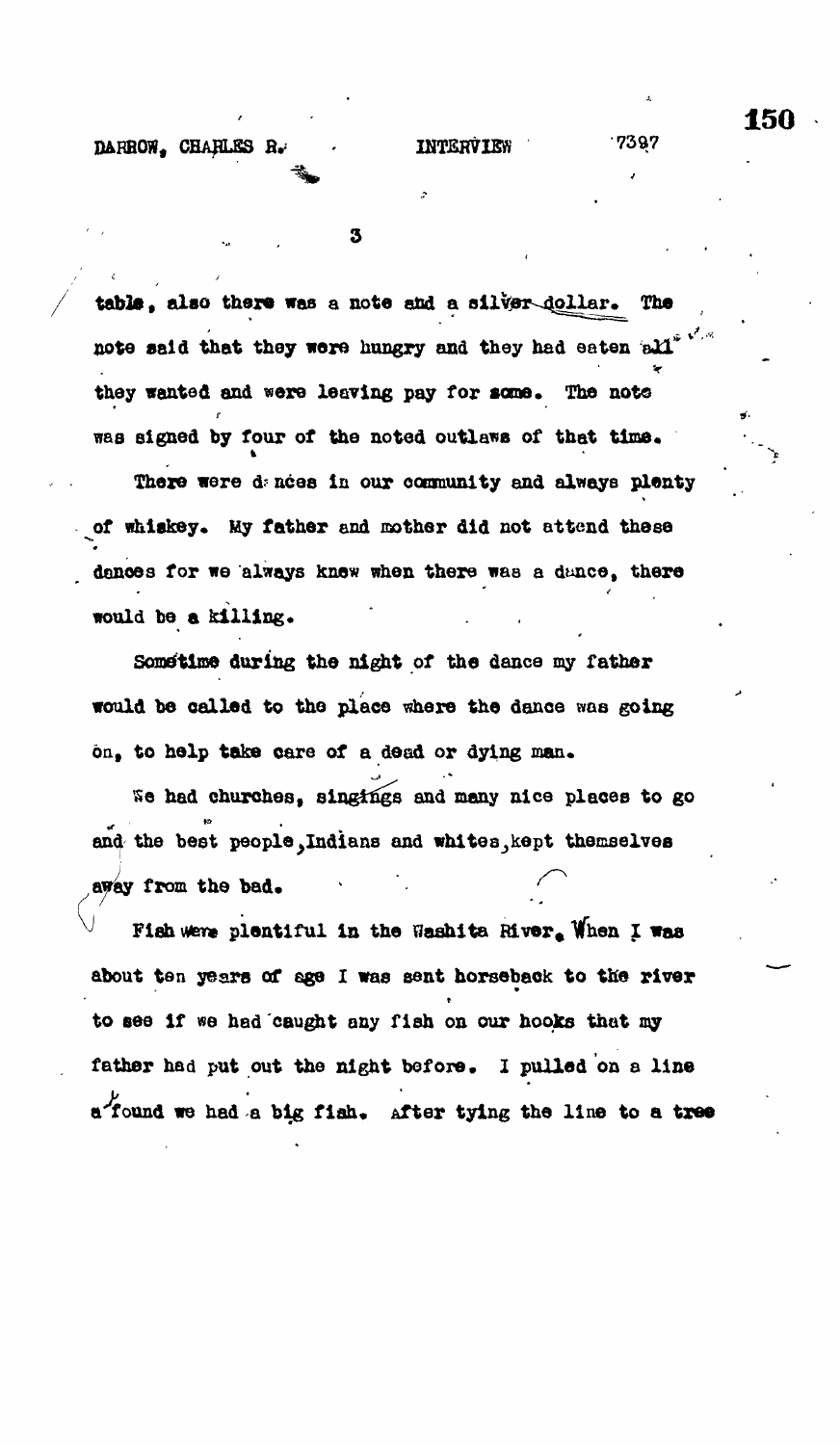# DARRON, CHARLES R.

**INTERVIEW** 

I worked till I got the fish out on the bank. I then **pulled Ite head up to the horn of'the saddle and tied it.**  $\sqrt{2\pi}$ I went proudly home, the figh<sup>*t*</sup>**s** tail draging the ground. It was a cat fish and weighed saventy-fiv **pounds.**

There was game,  $\downarrow \circ \circ$ , as well as wolves and panthers. Anytime we wanted wild maat, my father would get up early **\** in the morning, take his gun\and go hunting. He would always bring back a gobbler or two or the hindquarters of a deer.

The panthers were numerous at that time. My father was out one morning early hunting his horses. He heard a panther scream and as he did not have his gun he crawled behind a rock ledge to watch. In a short time the panther came in sight and while he stood there seven passed by him. They were traveling northeast probably going to the mountains. Fortunately the wind was from the right direction and the panthers did not catch his scent.

7397

**f**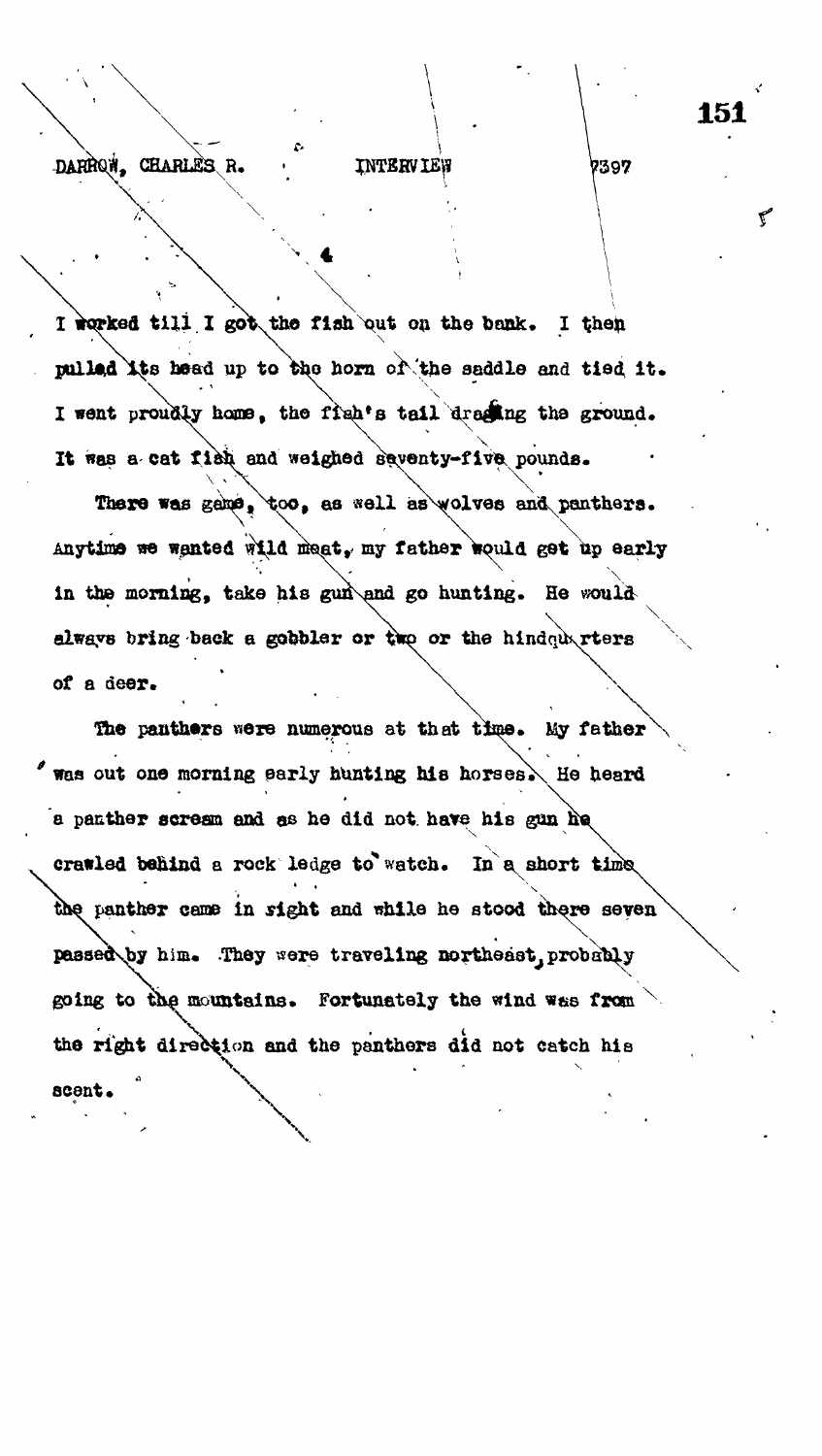#### **BARROW, CHARLES R. IWTIRVIEW 7397**

5

There were wild horses, too. I have seen droves **of them pass our house on the way to the river to drink**  $\mathbf{f}$ **or going back to the prairies.**

**My father caught a yellow mare about t o years old and she became as gentle as our work horses and would work to the plow or could be used to ride\***

**Ben Burney, a half-breed Chickaaaw, was governor of the Chickiisaws for a time. «e lived on hie land and** while he stood by his own people he-liked the white man's **way of living the best and taught his children the white** man's methods. He was always considerate of his renters **and did everything possible for their comfort. He and** my father were great friends.

<sup>T</sup>he only fences we had in those days were made of rail. **Most of the stock in our community were the long horn** cattle and there were no fences strong enough to keep them **from breaking into the field.**

**1 have eaen.Bumey take his shot gun.and start for his fields intent on shooting everything^ne.found in his fields**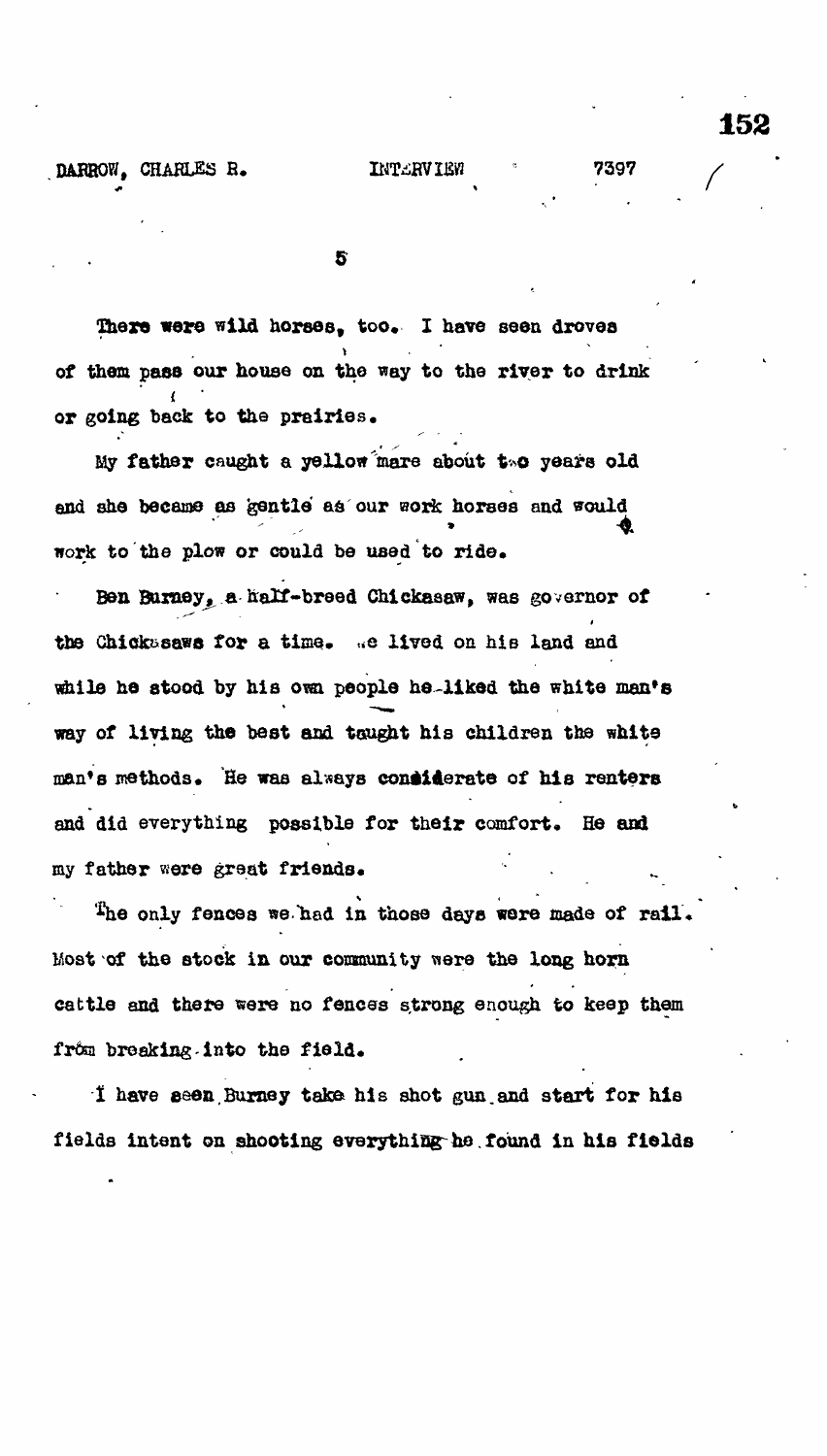**bat as he had to pass our house and<sup>0</sup>field he would stop and talk to my father. After 'they had talked awhile he would set the gun against a tree and proceed on too the . field, drive the stock out and mend the fence; all would he well till the next time.**

**At other times whan he was terribly angry with some one he would take his \ ible and sit out under a tree and** read till he could control himialf.

Each year he made a trip to Washington and on two of these trips he took his daughter, Ada, with him.

**Be has one son, Paul Burney, now living at Tulsa«** Burney is buried in the Old Burney Cemetery near Ayles**worth, Oklahoma.**

As I grew older the county became more settled. Cattle ranches were established and the cattle industry became profitable. There was a ranch at Cumberland, four miles **profitable. There was a ranch at Cumberland, four miles** north of Aylesworth, that belonged to Bud Durhem. There **north of Aylesworth, that belonged to Bud Durham. Ike re ?\*ere real cowboys at the ranch and many tales were told of the wild life at the ranch. Cattle were shipped to** Kansas by driving them to Caddo or Atoka to be loaded at **Kansas by driving them to Caddo or Atoka to be loaded at**

4